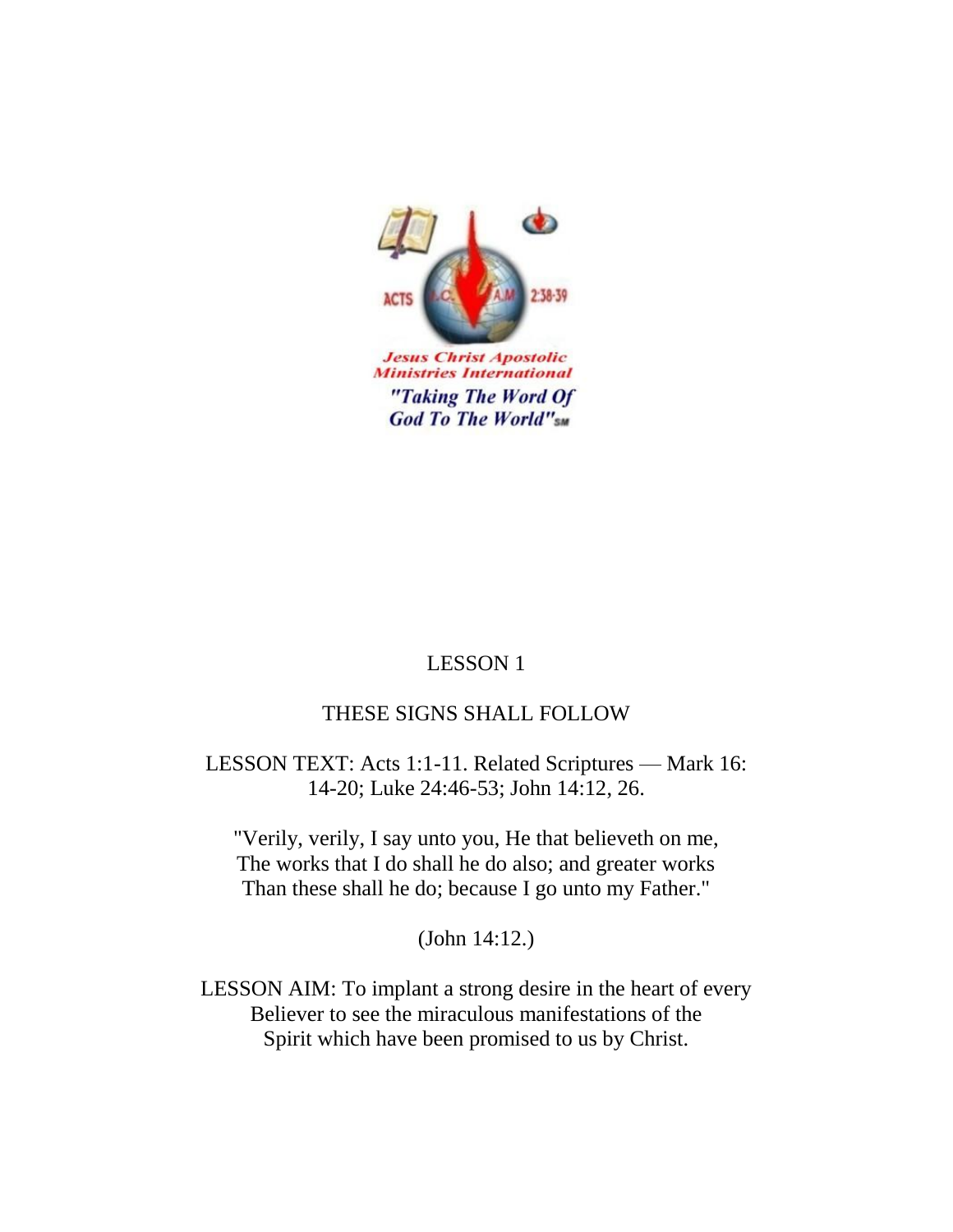The most exciting book in the entire Bible! That's exactly What we will be studying for the next few months. A book that Will stir us; make us search our hearts, repent of our slothfulness, And give us a super challenge — if we will accept it.

Why is this Book of Acts so breath-taking? Because it was Begun by Holy Ghost-filled disciples, and we as Holy Ghost-Filled twentieth century Christians are to finish it. This book Should be a continuation from start to finish of the same Wonder-working, supernatural power of the Spirit of God working Through and with His people in the dispensation of time Known as the Church Age, or the dispensation of grace. We Live in the most magnificent period of time the world has encountered — The last days of the Church Age. Can you grasp? The fact that you and I are a part of the radiant bride of Christ That shall so attract and beckon to our Bridegroom that He can No longer resist the urge to come and take us away. We are the Generation of mankind that shall bring back the King!

## SPOTLESS BRIDE

Because of the astounding privilege that has been bestowed Upon us to be numbered in this resplendent group of believers, It is of absolute necessity that we inspect ourselves to see if Our lives measure up to the requirements in the Word of God to Be a part of this great host. What will His bride be like? "...A Glorious church, not having spot, or wrinkle, or any such thing; But that it should be holy and without blemish." (Ephesians 5:27). How can we know if we look and act like His Bride? How Can we be sure our garments are to perfection, our lives pure? And holy? What is our guideline? How can we tell?

It seems to me that the most logical answer to these perplexing Questions is to go to the Word of God. Inspect the beginning Of this Church. Examine closely the life of each believer. Check Their attitudes. Look at their works. Study their message.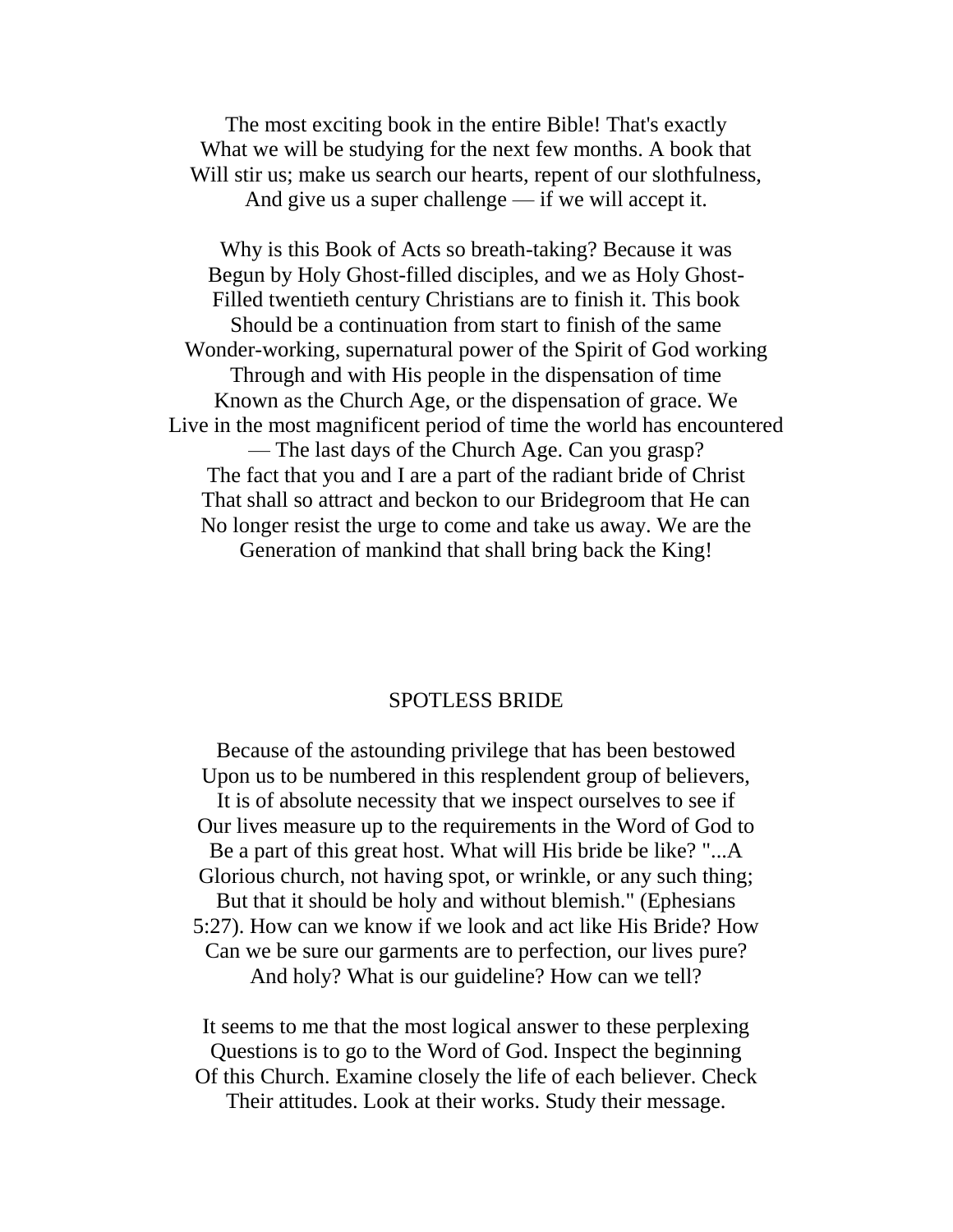Observe their methods. Examine the results they had. How did 'They do it? If we are to reach our world, as they did theirs, how Can we go about it?

 Eternal rewards will be reaped by carefully inspecting our Own lives in comparison with the lives of the apostles. Hence, The reason for preparing this study course "Apostles in Action." Oh, the great dividends we will reap by making sure That the Church Christ returns for will be an exact duplicate Of the one He established, beginning on the day of Pentecost. And should we fail as individuals to measure up to the divine Standards of this high calling of God in Christ Jesus, the Horrible regrets of missing out on the most incredible privilege Ever offered to mankind will be ours.

The Book of Acts will be the textbook for our great search. We will not only be "searching for truth"; we will be searching For defects in our own lives. Every weak place must be strengthened, Every spot removed, every blemish taken away. As we Detect each imperfection, let's quickly dispose of it. If we will Be diligent to do this, by the end of this study there should be a Duplication of the first Church in our own local assembly so Striking, that men in the world will not be able to distinguish Between the two.

#### INTRODUCTION TO THE BOOK OF ACTS

The Book of Acts records the way in which the Church began To be built upon the Rock, Christ Jesus. It records the ascension And promised return of Jesus; the account of the Holy Ghost Being poured out at Pentecost; Peter's use of the keys opening The Kingdom to the Jews at Pentecost, to the Samaritans and Later to the Gentiles; the actions of the apostles; and the conversion And ministry of Paul. The two main characters of this Book are Peter and Paul. In the first twelve chapters, Peter is The prominent figure. In the remainder of the book, Paul is Prominent. Throughout the book, the central force is the Holy Spirit working and moving through men.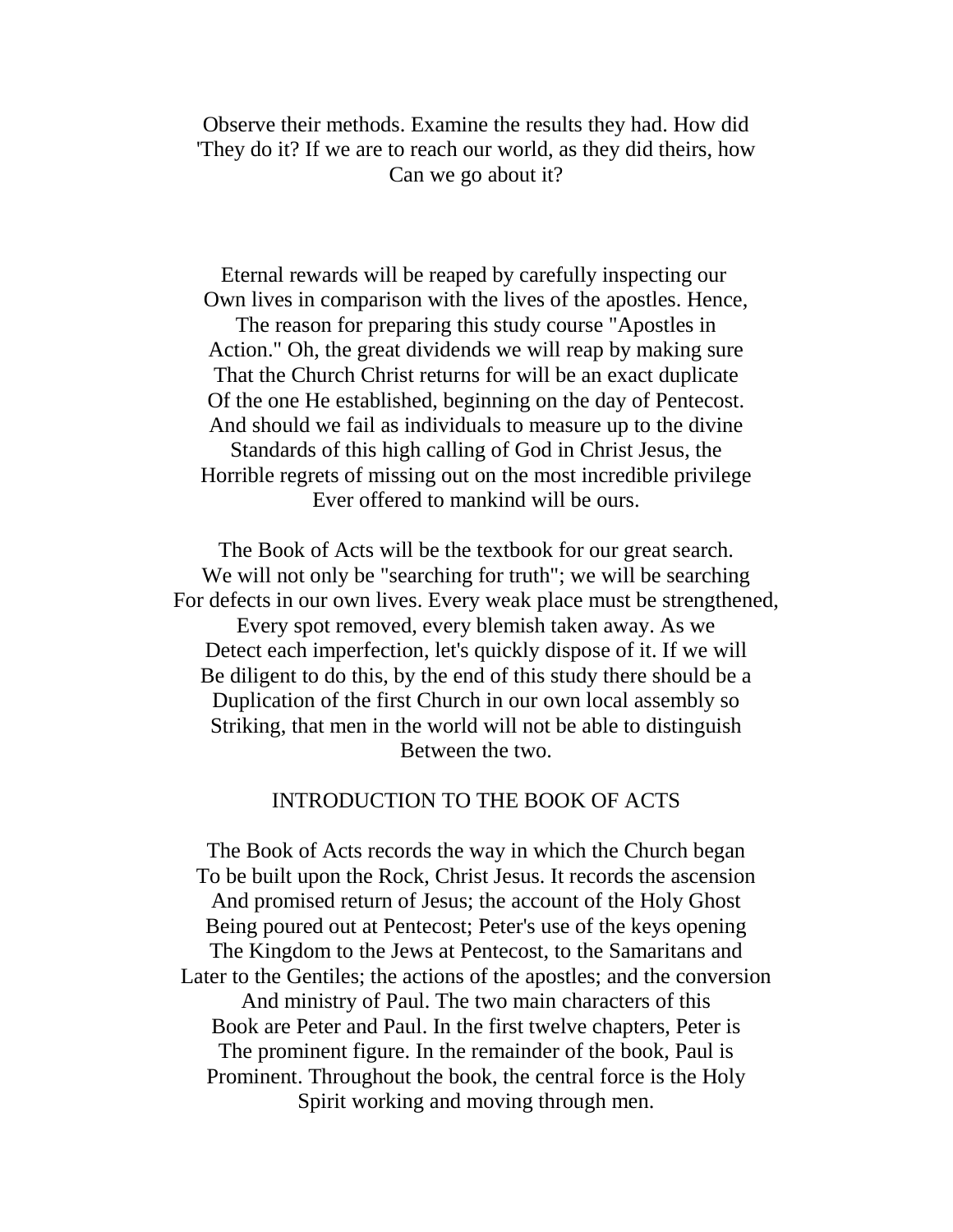Our first lesson concerns the ascension of Jesus and the Instructions given to His followers before He went away. The Last meeting with His disciples was in Jerusalem (Acts 1:4). From here He led them to Bethany (Luke 24:50), which is a Sabbath day's journey or less than a mile. Bethany is on the Eastern slope of the Mount of Olives. This is where Jesus Usually chose to stay when visiting Jerusalem. From the Mount Of Olives, Jesus ascended back to heaven.

There was no doubt in the minds of any of the disciples as to The truth of the resurrection of Christ. Through many infallible Proofs Jesus proved to men that He was actually alive. They Not only saw Him, but walked, talked, ate and drank with Him.

They knew it was Jesus and not another, because they saw And felt the marks of the wounds in Jesus' actual crucified and Glorified body. During the forty days between the resurrection And ascension, the Bible records ten or eleven appearances to His disciples. Statements made in Acts 10:41 and 13:31 imply That He could possibly have made many appearances other Than those recorded and that His post-resurrection ministry May have been more extensive than we know.

Many promises were given to the apostles by the Lord re Grading future power and mighty manifestations of the Spirit. Mark 16:17 lists the signs that should follow every believer— Cast out devils, speak with new tongues, take up serpents, no Deadly thing shall hurt you, and the sick shall recover by lay ing hands on them. Then verse 20 states that "they went forth, and preached everywhere, the Lord working with them, and confirming the word with signs following." The same "signs" should follow believers in our day just the same as in centuries past. John recorded the words of Jesus concerning this power we were to possess after receiving the promised Spirit, a little stronger than Mark's recording. He wrote in chapter 14, verse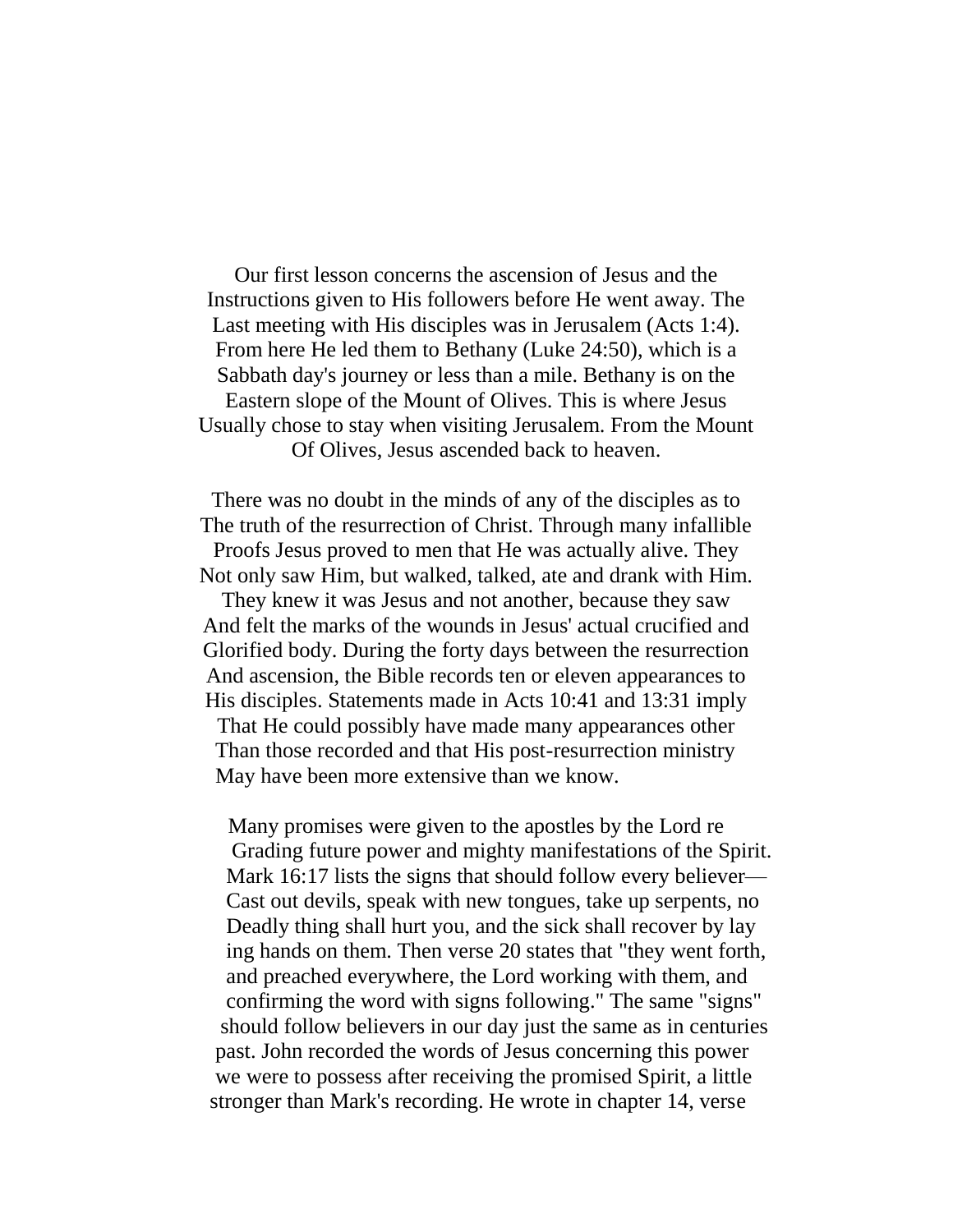12: "Verily, verily, I say unto you, He that believeth on me, the works that I do shall he do also; and greater works than these shall he do; because I go unto my Father."

## GREATER WORKS

It seems hard for us to believe that we could do greater works than Jesus, after reading of all His miracles. Did the apostles do greater works? Well, there were three works they did that Jesus never did. (1) They laid hands on believers and they received the gift of the Holy Ghost — one of the greatest works on earth. (2) Just the shadow of Peter passing over the sick and suffering brought healing (Acts 5:15-16). (3) Special miracles were performed by Paul, "So that from his body were brought unto the sick handkerchiefs or aprons, and the diseases departed from them, and the evil spirits went out of them." (Acts 19:11-12.)

Undoubtedly, the Lord has provided the same power for His Church as He possessed Himself so that they might do His works. Do we ever consider that this provision has already been made and that all we need do is take advantage of it? It would be ridiculous to think that God would impart special power unto the disciples at the beginning of the Church Age that He would withhold from those at the closing of the age. If any generation ever needed supernatural power to do the works of God, surely this world we live in needs to see a display of divine wonderment. It appears that it is ours ... for the asking!

One of Jesus' last commands was to wait in an appointed place to receive this power He spoke of. The place was Jerusalem. In the same city where Jesus was put to shame, He chose to pour out the Holy Ghost. This favor done to Jerusalem should teach us to forgive our enemies and persecutors.

Jesus' promise of the Holy Ghost baptism was verified by John the Baptist (Matthew 3:11). John prophesied that this experience would be accompanied by fire. Though we don't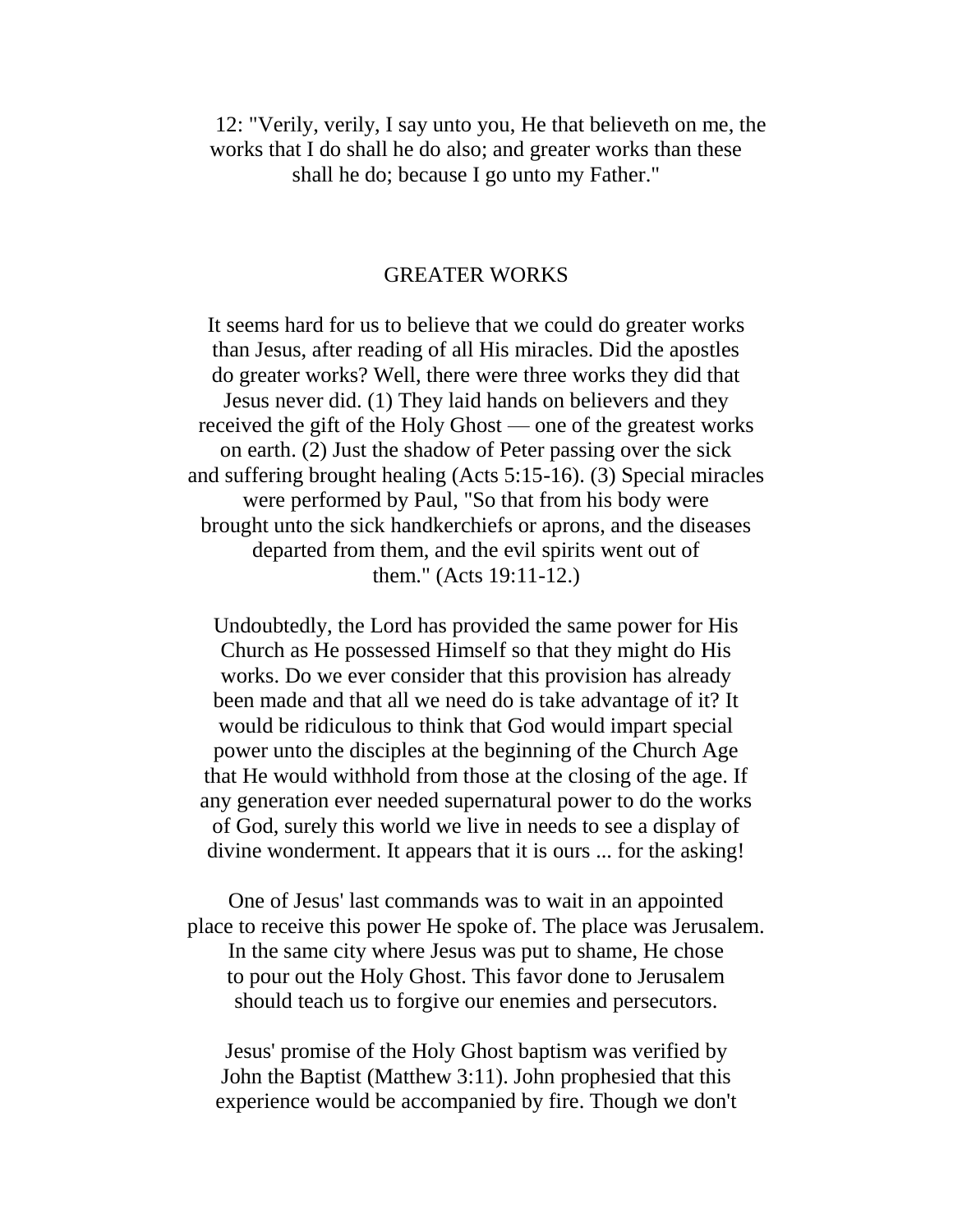see the visible tongues of fire today; we still feel the results of this power that is escorted by fire.

### WE MUST DO IT!

The last words Jesus spoke before He ascended into heaven were that they^shpuld be... witnesses unto Him after receiving this power and that they should preach this gospel to the world ... even the uttermost parts of the earth (Acts 1:8). The disciples did not forget this. Tradition says that most of them died as martyrs in distant lands. Once again, in our generation, this Scripture must be fulfilled. This gospel must be preached in all the world for a witness to all nations; and then shall the end come (Matthew 24:14). Jesus said that "this generation shall not pass, till all these things be fulfilled" (Matthew 24:34), and the preaching of the gospel in all the world was one of the "things" mentioned. There is a great task yet to be done by the Church, and in order to accomplish it, we must use super natural means.

After Jesus rose into the heavens, the disciples continued to gaze into the sky. Perhaps they hoped He would quickly return again, even though He had told them it was expedient for them that He go away. Or perhaps they expected to see some visible change in the heavens, for Christ had told them that hereafter they should see heaven opened (John 1:5) two angels appeared, assuring them that Jesus was really gone, but to take courage because He was coming back again in the same manner as He went away. This same Jesus who came to earth in disgrace to be judged, will come again with great glory to judge all mankind. ^ When we consider the soon coming of our Lord. it should cause us to examine ourselves in the faith (II Corinthians 13:5). If we are falling short of the miracles, signs and wonders of the first Church, we should (earnestly contend for the faith which was once given unto the saints (Jude 3).